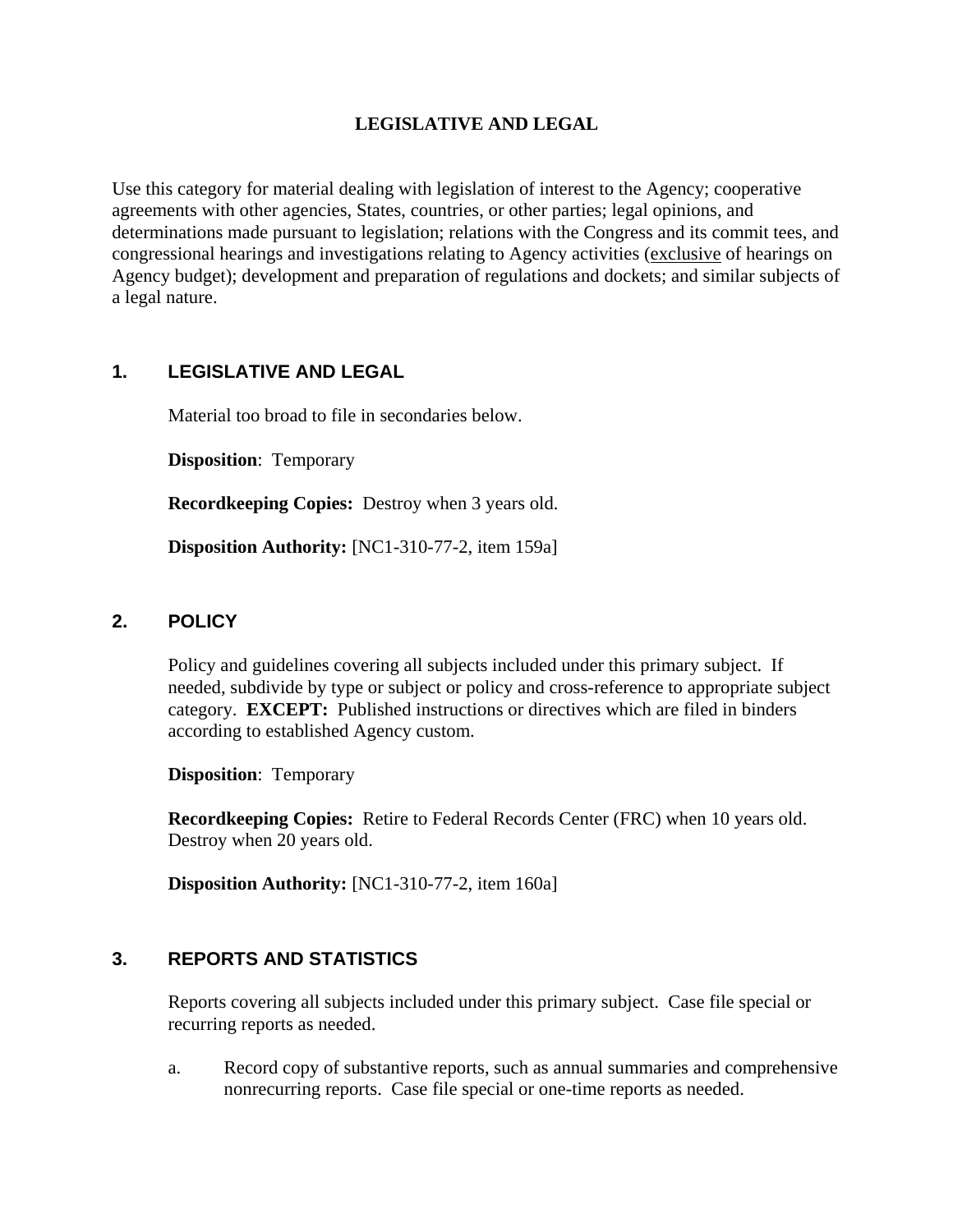**Disposition**: Temporary

**Recordkeeping Copies:** Retire to FRC when 10 years old. Destroy when 20 years old.

**Disposition Authority:** [NC1-310-77-2, item 161a]

b. Agency copy of above reports

**Disposition**: Temporary

**Recordkeeping Copies:** Retire to FRC when 10 years old. Destroy when 20 years old.

**Disposition Authority:** [NC1-310-77-2, item 162a]

c. All other reports

**Disposition**: Temporary

**Recordkeeping Copies:** Retire to FRC when 10 years old. Destroy when 20 years old.

**Disposition Authority:** [NC1-310-77-2, item 163a]

### **4. COMMITTEES, MEETINGS**

See General Administration / Boards and Committees

### **5. COOPERATION**

a. General correspondence relating to cooperative interagency and interagency relations, including transactions with foreign countries.

**Disposition**: Temporary

**Recordkeeping Copies:** Destroy when 3 years old.

**Disposition Authority:** [NC1-310-77-2, item 167a]

b. Cooperative Agreements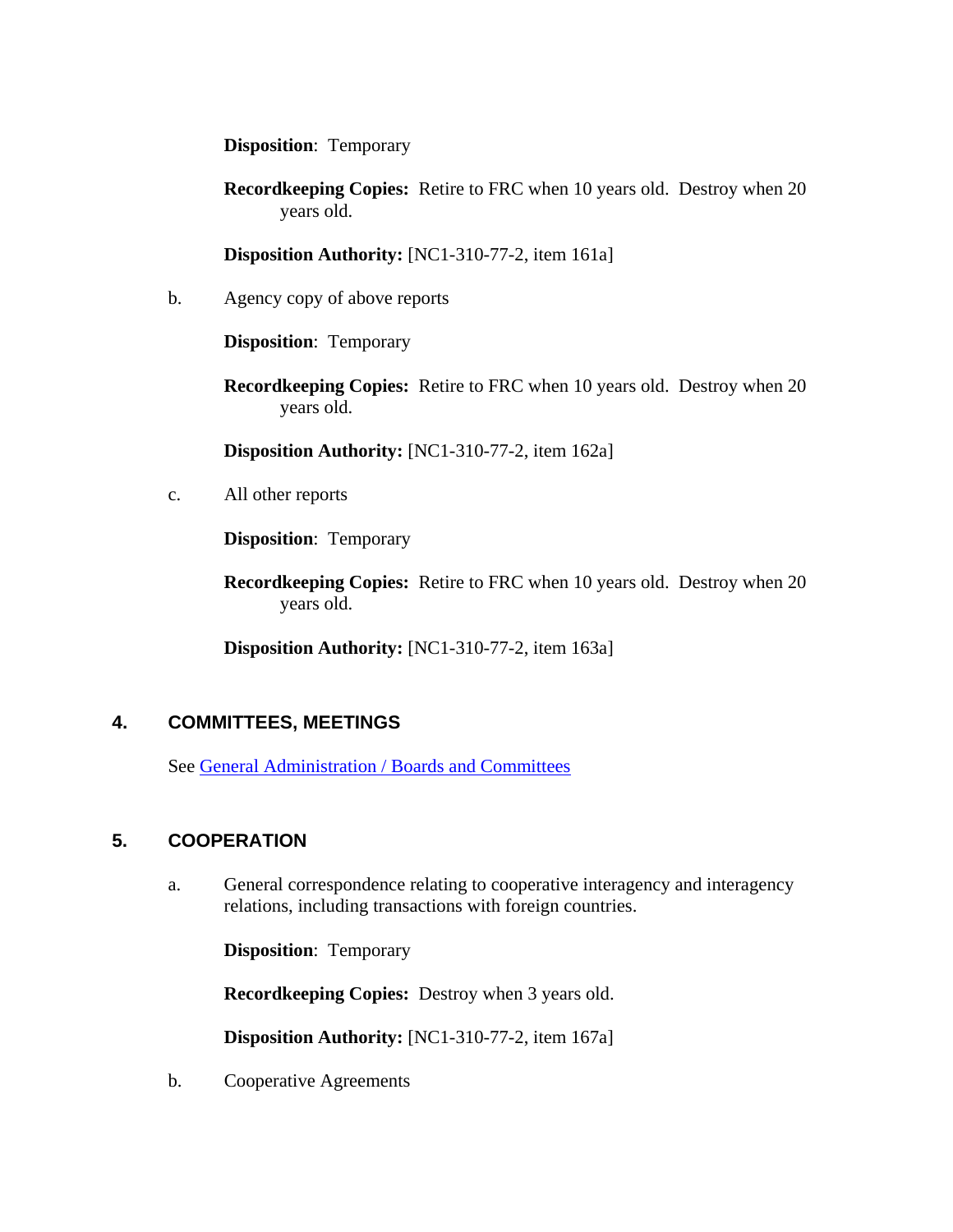Memorandum of Understanding and Cooperative Agreements reflecting cooperation with other Federal agencies, foreign governments, and private companies. Case file as necessary.

#### **Disposition**: Temporary

**Recordkeeping Copies:** MICROFILM COPY: Destroy in Agency 5 years after declared obsolete. Destroy original paper copy after microfilm has been reviewed and found satisfactory.

**Disposition Authority:** [NC1-463-83-2, item 168a(1)]

c. Federal-State Relations

Cooperative Agreements, amendments, and Memorandums of Understanding relating to programs conducted in cooperation with the State governments.

**EXCEPT:** Survey evaluations, reviews, and other material relating to specific subjects or cases. See appropriate subject.

**Disposition**: Temporary

**Recordkeeping Copies:** MICROFILM COPY: Destroy in Agency 5 years after declared obsolete. Destroy original paper copy after microfilm has been reviewed and found satisfactory.

**Disposition Authority:** [NC1-463-83-2, item 169a(1)]

### **6. LAWS AND REGULATIONS**

a. General material on laws and regulations.

**Disposition**: Temporary

**Recordkeeping Copies:** Destroy when 3 years old.

**Disposition Authority:** [NC1-310-77-2, item 172a]

b. Development of proposed laws and regulations, and revisions thereto, not relating to specific Agency programs. Includes copy of final enacted law or promulgated regulations, as applicable.

### **Disposition**: **PERMANENT**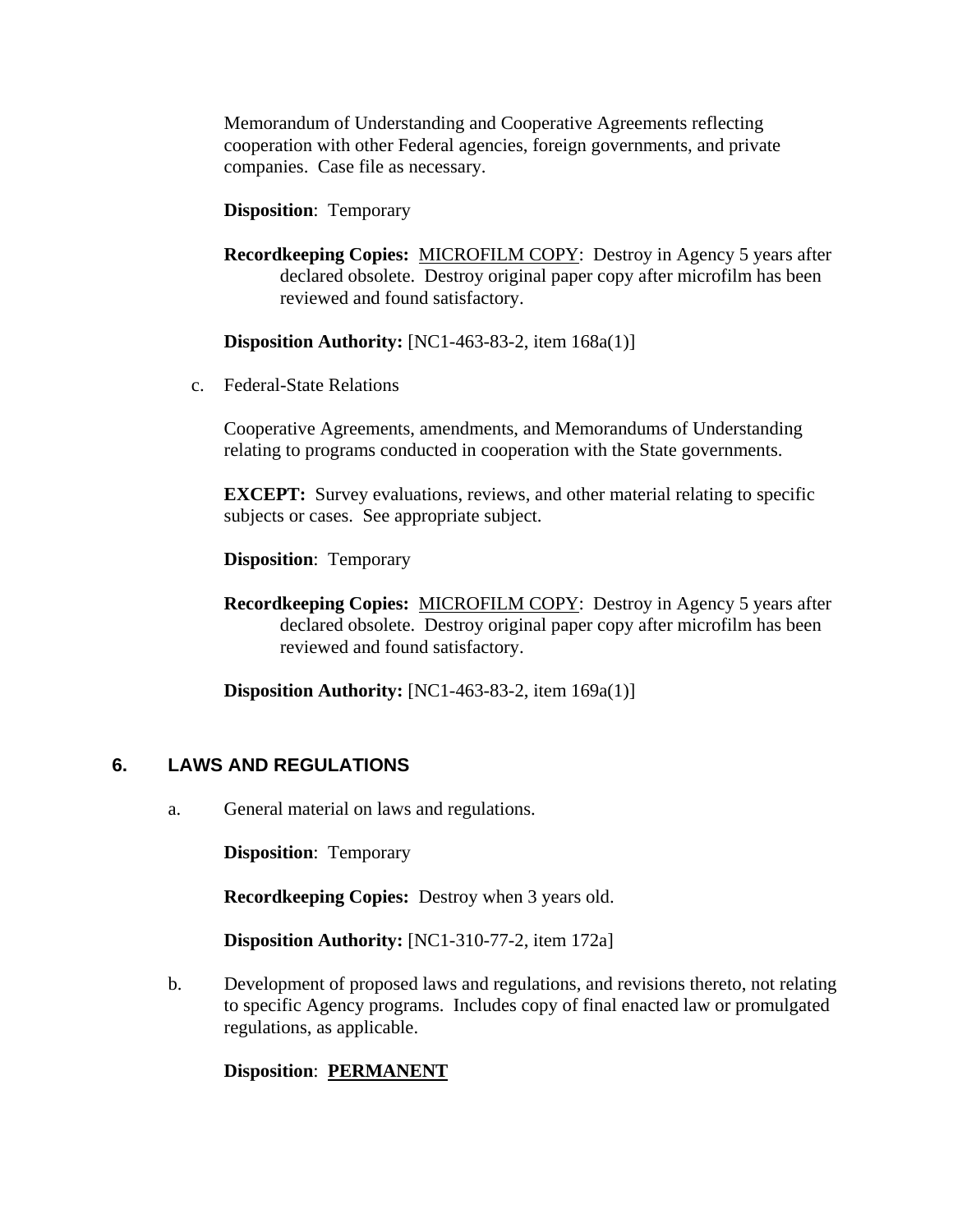**Recordkeeping Copies:** Retire to FRC when 10 years old. Transfer to National Archives and Records Administration (NARA) when 15 years old.

**Disposition Authority:** [NC1-310-77-2, item 170a]

c. Copies of laws and regulations relating to Agency programs.

[Note: File laws and regulations for specific programs under the appropriate primary subject]

**Disposition**: Temporary

**Recordkeeping Copies:** Destroy 2 years after superseded or obsolete.

**Disposition Authority:** [NC1-310-77-2, item 171a]

- d. Hearings
	- (1) Case file of hearings and material related to quasi-judicial proceedings involving testimony and arguments which are concerned with proposed or existing legislation, executive orders, Agency regulations, rules, and the like.

**Disposition**: **PERMANENT**

**Recordkeeping Copies:** Retire to FRC when 10 years old. Offer to NARA when 15 years old.

**Disposition Authority:** [NC1-310-310-77-2, item 173a]

(2) Case files of all other subjects.

**Disposition**: Temporary

**Recordkeeping Copies:** Retire to FRC when 10 years old. Destroy when 20 years old.

**Disposition Authority:** [NC1-310-77-2, item 173-1a]

- e. Dockets
	- (1) General material on dockets for publication in the Federal Register. Includes clearances and supporting material.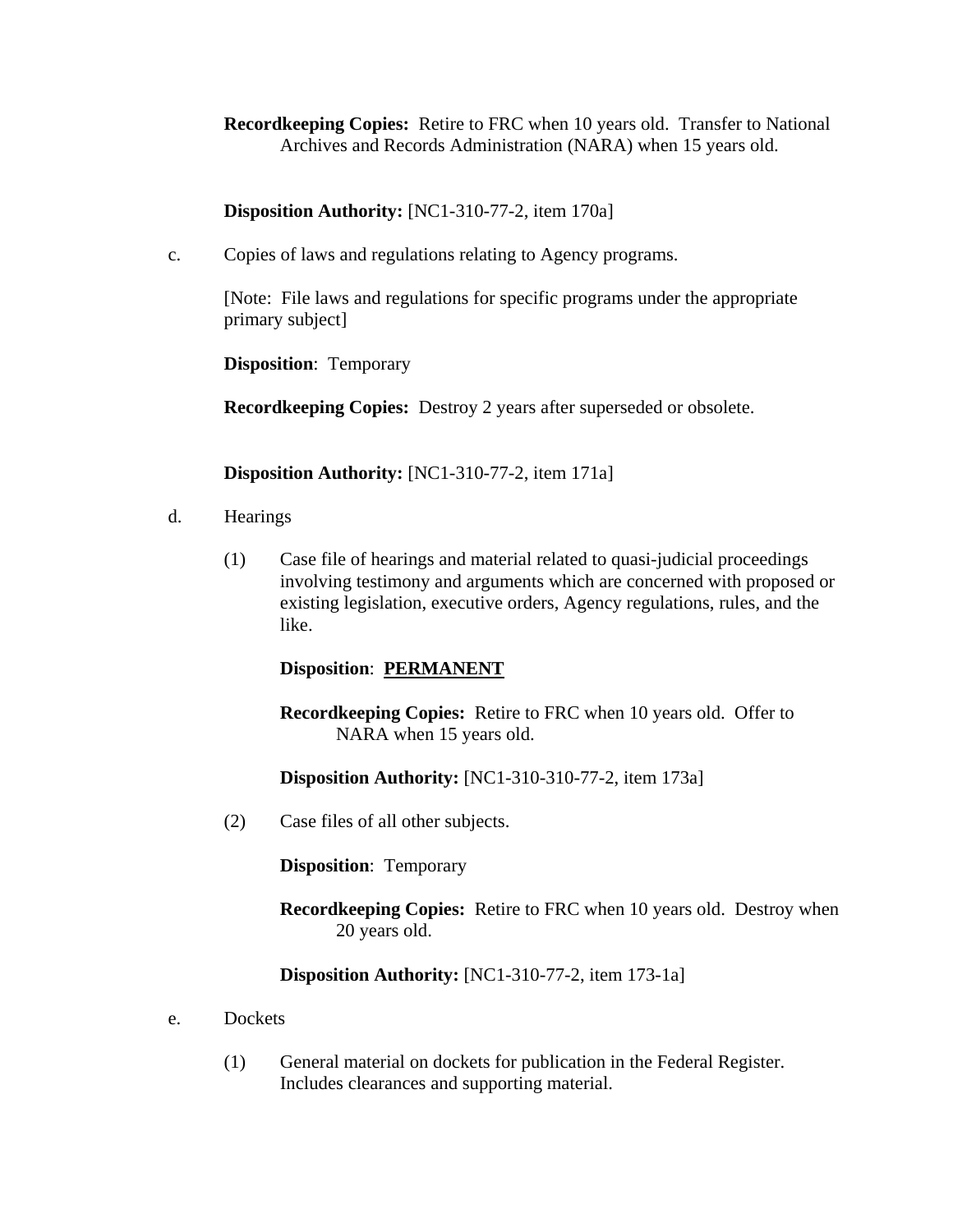**Disposition**: Temporary

**Recordkeeping Copies:** Destroy when 3 years old.

**Disposition Authority:** [NC1-310-77-2, item 174a]

(2) Official docket folders, including copy of regulation published in Federal Register and other essential documentation.

**Disposition**: Temporary

**Recordkeeping Copies:** Retire to FRC when 6 years old. Destroy when 20 years old.

**Disposition Authority:** [NC1-310-77-2, item 175a]

f. Legal Opinions

Legal opinions and decisions on laws, regulations, and executive orders. If necessary, case file by source, such as Attorney General, General Counsel, and Comptroller General decisions.

#### **Disposition**: PERMANENT

**Recordkeeping Copies:** Retire to FRC when 10 years old. Transfer to NARA when 15 years old.

**Disposition Authority:** [NC1-310-77-2, item 176a]

g. Constraints

Includes material on external and internal constraints. Cross-reference to appropriate subject, if necessary.

**Disposition**: Temporary

**Recordkeeping Copies:** Retire to FRC when 10 years old. Destroy when 15 years old.

**Disposition Authority:** [NC1-310-77-2, item 177a]

### **7. CONGRESSIONAL CORRESPONDENCE**